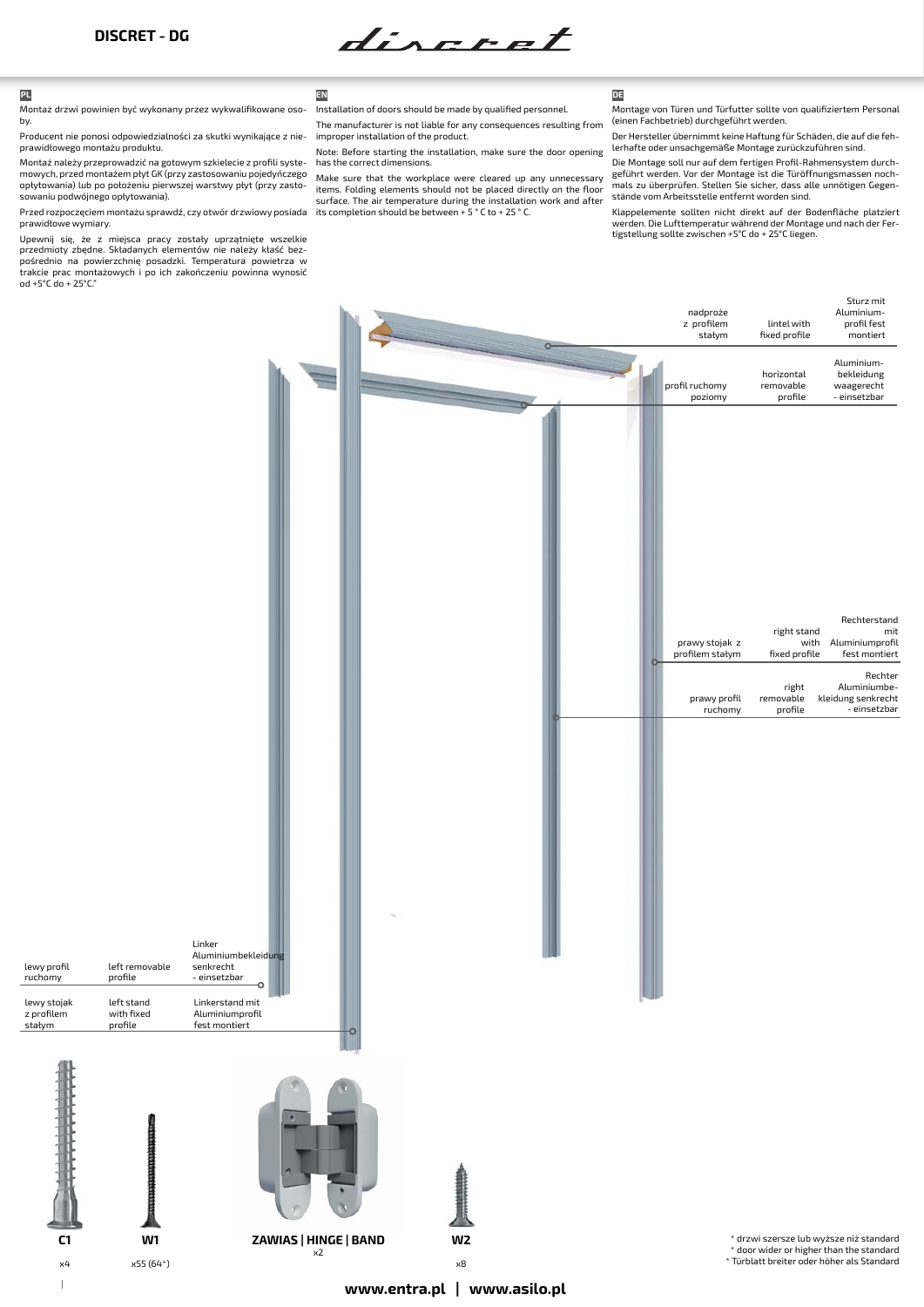**www.entra.pl | www.asilo.pl www.entra.pl | www.asilo.pl** <sup>2</sup> <sup>3</sup>





discret



bündigkeit, der Rechtwinkel, der muss erhalten bleiben.



na dokonaj ponownej regulacji.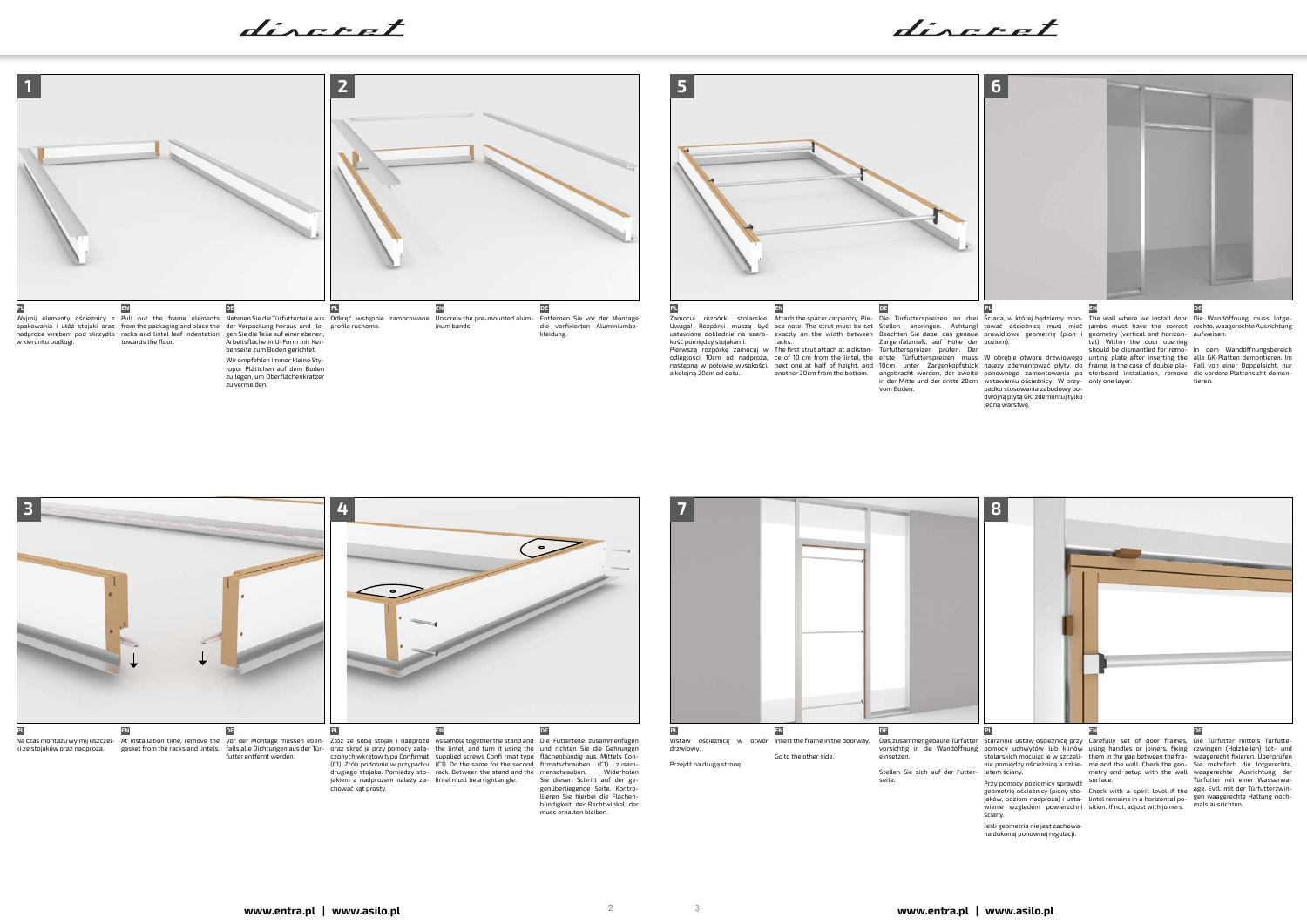discret

discret



samowiercących W1.



Z pomocą drugiej osoby umieść With the help of another person W2 mit der Türfutter anschrauskrzydło w ościeżnicy. Przykręć zawiasy za pomocą załączonych wkrętów W2. place the wing in the frame. Screw the hinges with the inc-luded W2 screws.

side) (po 4 wkręty na stronę)

ruchome i przykręć je do oścież- frame using self-drilling screws ters eingeschoben und mittels ściany za pomocą załączonych wall using the supplied self-tap- an die Wandkonstruktion an-<br>nicy przy pomocy wkrętów W1.



Wkręć w skrzydło zawiasy za po-mocą załączonych wkrętów W2. Screw the wing hinges with the included W2 screws. Den Türblatt mit Hilfe einer zwei-ten Person an der Türfutter an-bringen und mittels Schrauben



ben.

ze ścianą.

W razie potrzeby przeprowadź regulację zawiasów i blachy za-czepowej zamka.

ment of the hinges and the stri-king plate.

If necessary, perform the adjust-der Türblatt muss mit der Wand bündig sein. Falls erforderlich die Bänder- und das Schließblech nochmals regulieren.